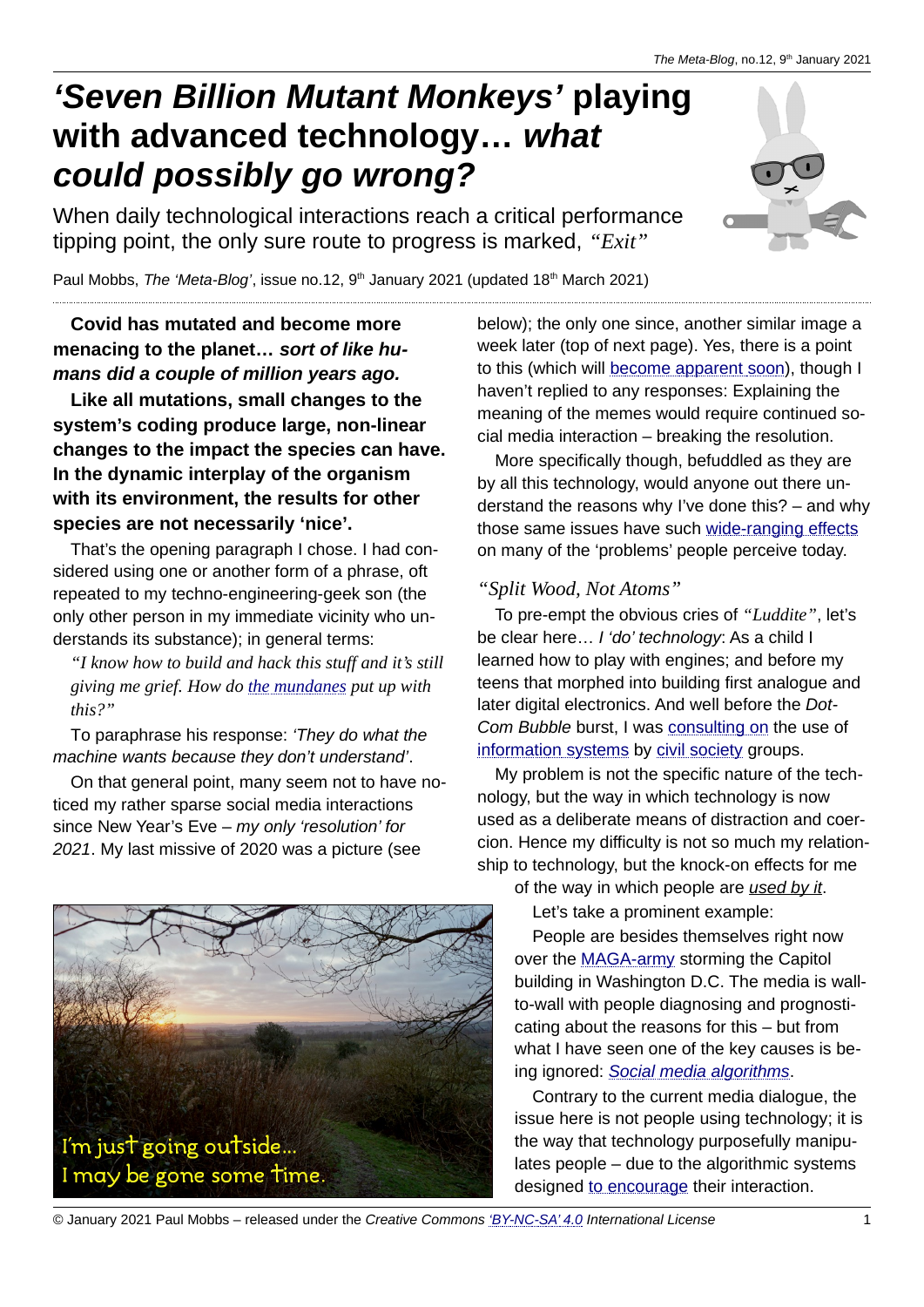As recent research outlines, [the presence of](https://www.nytimes.com/2018/11/24/opinion/sunday/facebook-twitter-terrorism-extremism.html) far right groups on Facebook does not of itself drive extremism. It is [the algorithms](https://www.dw.com/en/how-the-internet-fosters-far-right-radicalization/a-52471852) used to increase interaction, to monetise content sharing and 'likes', that create a pathway for the *'social [contagion'](https://www.nature.com/articles/s41599-020-00546-3)* to actively spread to others.

Facebook's own research showed almost [two-thirds of those](https://www.dailymail.co.uk/news/article-8360073/More-60-people-joining-extremist-groups-Facebook-pages-recommended-algorithms.html) radicalised were not *contacted by* [these groups](https://www.independent.co.uk/news/uk/home-news/facebook-britain-first-page-far-right-advert-paul-golding-adverts-a8828386.html); it was [Facebook's own](https://www.counterextremism.com/the-far-right-on-facebook) [algorithms](https://www.counterextremism.com/the-far-right-on-facebook) which put them in touch. Facebook's management then [shutdown efforts](https://www.msn.com/en-in/news/other/facebook-shuts-down-efforts-to-make-site-less-divisive-among-users/ar-BB14EohG) to stop this as it might affect their business model.

More objectively, if we examine this in terms of politics and power, *what is new here?* Why are we worried by the US right-wing?

The Capitol Building in Washington has always been occupied by white supremacists and racists – certainly since it was rebuilt after the British burned it down in 1812. As Jason Hickel [tweeted](https://twitter.com/jasonhickel/status/1347255108954939393) this week:

*"It's actually not uncommon to have white supremacists running around inside the US Capitol building. It's just that usually they're dressed in suits."*

This 'moral panic' isn't about [the 'threat' from](https://sci-hub.se/10.1177/1741659011417605) 'radical' movements per se. What unsettles the establishment is that this movement has widespread public support, and thus threatens their 'democratic' hold over the institutions of state power.

Yet the [establishment](https://en.wikipedia.org/wiki/Rationalism) that berates fake news and populism today is the same [technocratic structure](https://en.wikipedia.org/wiki/Technocracy) which allowed – or rather, *deregulated* – the system which enables that machine to function; and is now [unable to stop](https://www.ft.com/content/df695f10-154d-11e8-9376-4a6390addb44) that machine without loosening their hold on the technocratic infrastructure of society.

As the Neo-Luddite phrase says, *'Split wood, not atoms'*. There's a deeper meaning there.

Splitting wood is actually a very technical craft: Understanding not only the character of different woods and their nature; but also the use and maintenance of one of humanity's oldest tools, *[the axe](https://en.wikipedia.org/wiki/Axe#History)*.

With many new technologies, from DDT to financial derivatives, technocratic regulation creates complex tools without first assessing [their likely ef](https://en.wikipedia.org/wiki/Precautionary_principle)[fect](https://en.wikipedia.org/wiki/Precautionary_principle) on society. And like those technologies that have historically damaged society, the economic promise of social media has been held to be of greater importance than its potential threat to civility.

Hence we have a millennia-old social systems of 'laws' and 'lores' to deal with axes; but we don't have that yet for globalised information services.



#### *I've got this earworm that plagues me...*

My current technological 'issues' are in part work [related](http://www.fraw.org.uk/blog/2020/20201201-long_walks_and_ap.html). I'm especially interested in the way similar technological debates repeat in similar ways for each generation. Lately, I've also developed an involuntary attachment to a song by Omnia, and it's rather catchy lyrics, which express a related idea:

*"...and 7 billion mutant monkeys wont listen to me, Because I don't speak human,*

*You can't understand a word I'm saying…"*

Unfortunately, I think quite a few people I've played that track to miss the deeper [semantic](https://en.wikipedia.org/wiki/Cognitive_linguistics) significance of the lyrics:

'Technology' is not 'science' because technology is a product of social norms, political power, and economics – not objective scientific knowledge. For that reason technology is not 'neutral'; it reinforces the dominant economic and political culture by enhancing and strengthening the values of that ideology in new technological innovations.

As the economic dogma of mainstream politics only measures 'progress' in terms of economic values, it cannot measure 'non-economic' values. Likewise, as the human-centric nature of technological society marginalises all non-human species and the 'living' natural world, it cannot represent the independent value of 'non-human lifeforms'.

Any ideology that cannot recognise the innate value of the natural world is bound to destroy it. Technocracy creates problems beyond its control when it cannot understand, nor apprehend, factors that contradict its core values. For example, factory farms create super-bugs by acting against natural systems; which politicians [cannot halt](https://www.thebureauinvestigates.com/stories/2018-09-19/critical-antibiotics-still-used-us-farms) as it requires prohibiting those 'unnatural' business practices.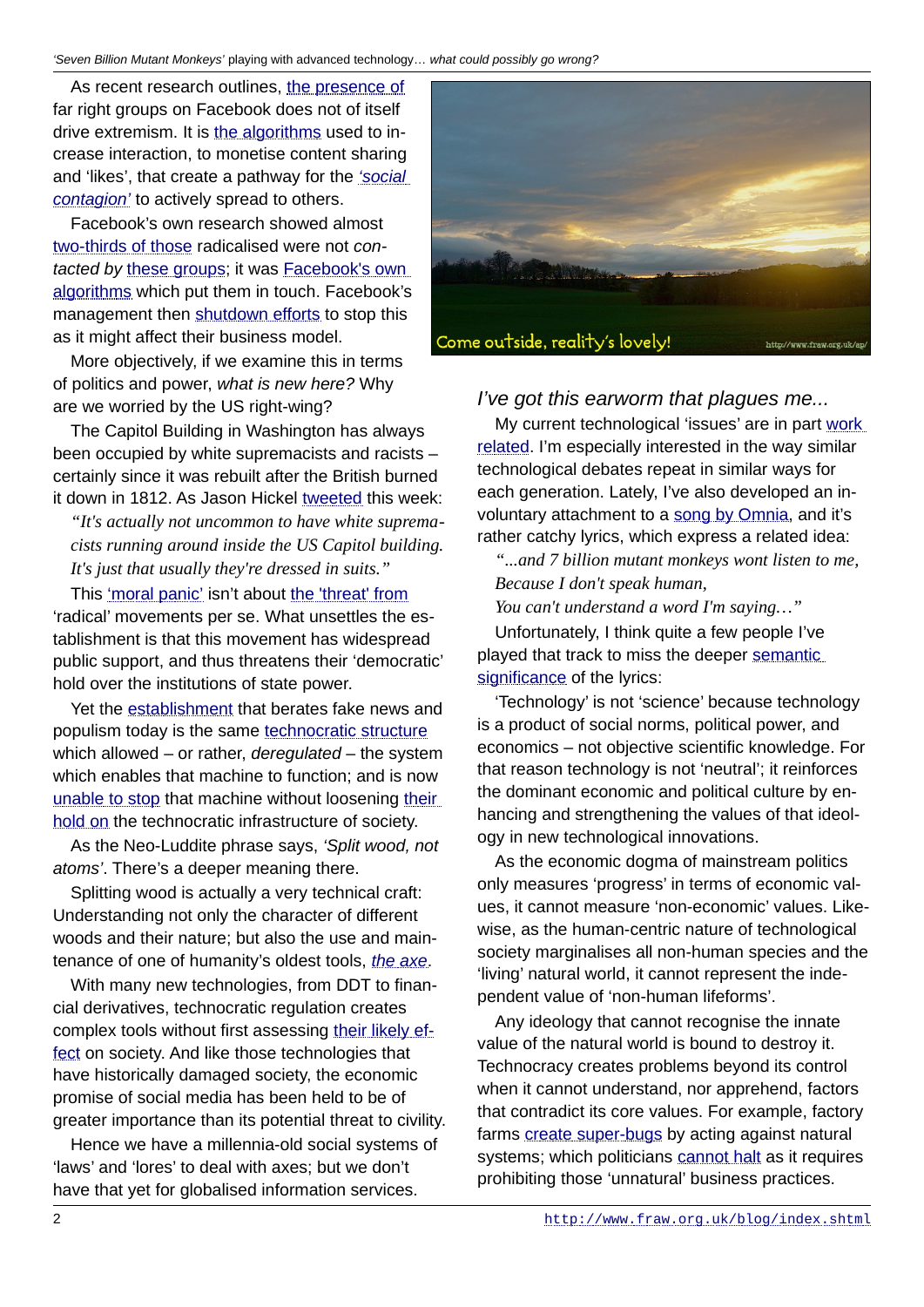In short, technocracy, as a proxy for the modern affluent society, doesn't speak *[my language](https://en.wikipedia.org/wiki/Deep_ecology)* – because it cannot describe the world in a way which has relevance to my specific outlook on the world.

Therefore, if the modern media's technocratic dialogue represents what it is to be human, then clearly, *"I don't speak human"*. Yes, I speak a dialect of human, but I cannot converse in its official form.

Now flip that very personal perception to be general human principle we all share:

Let's say you grew up within a specific social and economic outlook, which globalisation and neoliberal economics had trashed in the last forty years. It's fair to say the modern political dialogue wouldn't speak your language either. In fact, it would represent everything that you had come to – *or had been told to* – blame for all the problems in your life.

They too will be speaking a different dialect of 'human'; one that I find difficult to understand too. But unless you bother to learn, how will you communicate with them to see what can agree on?

This is why the mainstream media and establishment political parties find 'fake news', and populist politicians, so hard to handle. Whether based in [verifiable fact](https://en.wikipedia.org/wiki/Pluralism_in_economics) or not, it challenges their 'orthodox' view of the modern world by questioning the values at the root of that dominant ideology. And while they refuse to consider those alternative viewpoints they will not address the root cause of the disagreement.

Getting Facebook to delete people's accounts will not make this problem go away. If anything, it will act as a [confirmation bias](https://en.wikipedia.org/wiki/Confirmation_bias) for those affected by that response. But we knew this already: As the economist Joseph Stiglitz [presciently said](https://www.theguardian.com/politics/2003/jul/16/globalisation.economy) two decades ago, *"Perhaps the populists are popular because they know something that the technocrats don't"*; likewise as James Burke said [at the end](https://archive.org/details/james-burke-connections_s01e10) of his TV series, *['Connections'](https://en.wikipedia.org/wiki/Connections_(TV_series))*, four decades ago:

*"Thanks to science and technology they have begun to know that they don't know; and that if they're to* 



*have more say in what happens to their lives, more freedoms to develop their abilities to the full, they have to be helped towards that knowledge which they know exists and that they don't possess…*

*See, we're on the edge of a revolution in communications technology that is going to make that more possible than ever before. Or, if that's not done, to cause an explosion of knowledge that will leave those of us that don't have access to it as powerless as if we were deaf, dumb, and blind. And I don't think most people want that."*

#### From *'Tetsuo'* to *'Little Britain'*, technology isn't the issue, it's *technocracy*

What has this to do with my decision to avoid the use of networked technologies? – *at least, in the way [the creators](https://en.wikipedia.org/wiki/PayPal_Mafia) of that system want me to.*

As part of some general research around how people have reacted to technocracy in the past I came across a <u>quote</u> from [Mario Savio](https://en.wikiquote.org/wiki/Mario_Savio) (see foot of page). That set me thinking about how to react to the absurd systems of technocratic influence that are emerging from the social media corporations.

Practically, the dominance of social media in 'developed' societies creates a polarised choice: You either fully participate; or, you refuse to take part.

The idea of 'dropping out' of today's technologi-cally-enabled society represents a ['double-bind'](https://en.wikipedia.org/wiki/Double_bind); you can't exclude yourself from that society because the way it functions would guarantee your future isolation. Rather like a closed religious sect, turning off the technology in your life creates an automatic 'social death', that cuts you off from everything else in your life that you need or value.

The proponents the *['networked society'](https://en.wikipedia.org/wiki/Networked_Society)* always use that inherent threat of disconnection as an attack against reform; that 'turning-back progress' is impossible, and so continuing with ever-more technology is the only viable option for all humanity.

*There is a time when the operation of the machine becomes so odious, makes you so sick at heart, that you can't take part. You can't even passively take part! And you've got to put your bodies upon the gears and upon the wheels, upon the levers, upon all the apparatus, and you've got to make it stop! And you've got to indicate to the people who run it, to the people who own it – that unless you're free, the machine will be prevented from working at all! Speech by Mario Savio, University of California Berkeley, 1964*

© January 2021 Paul Mobbs – released under the *Creative Commons ['BY-NC-SA' 4.0](https://creativecommons.org/licenses/by-nc-sa/4.0/legalcode) International License* 3